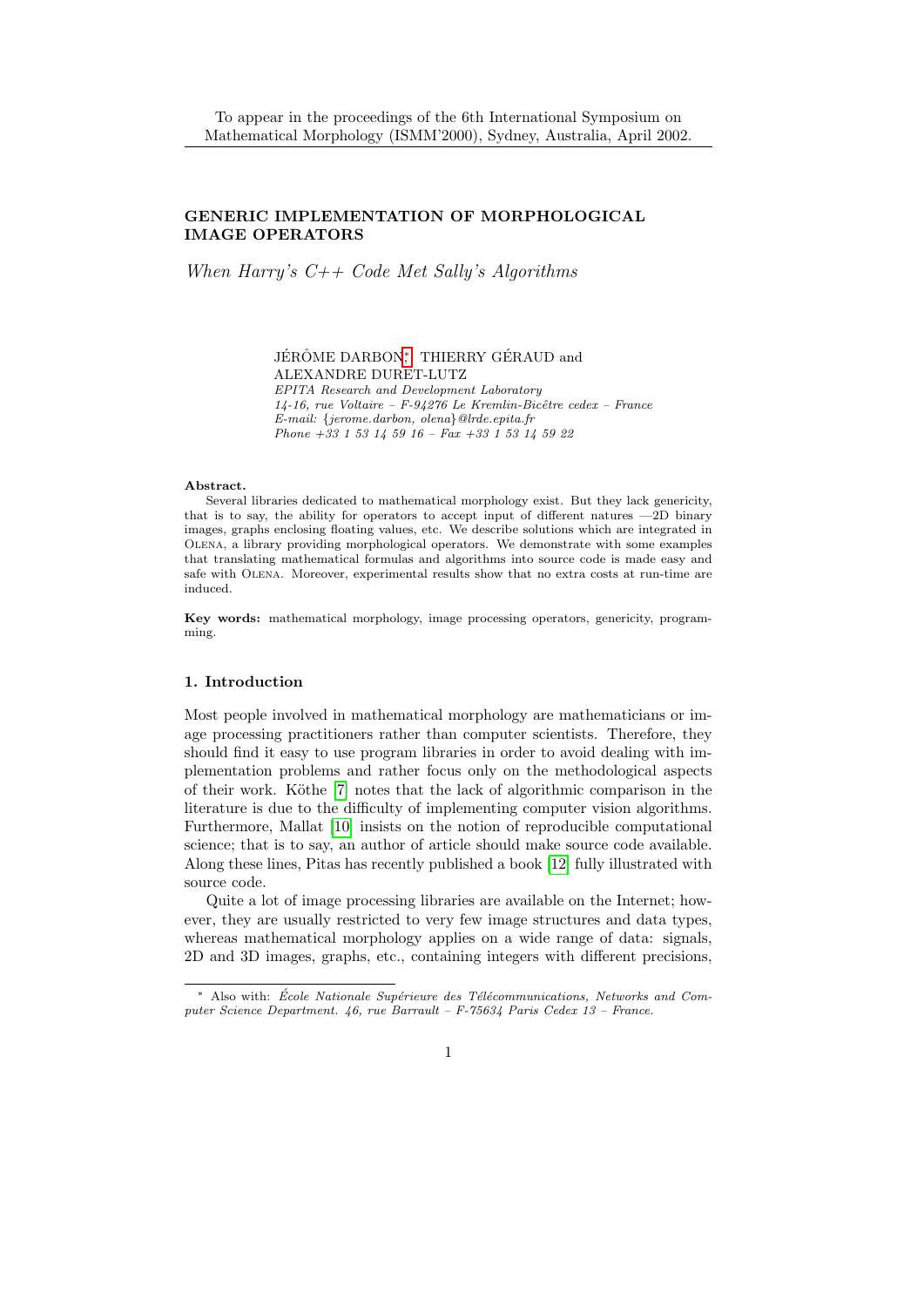floats, binaries, and so on. It is then very difficult for practitioners to find a library with morphological operators that meet their requirements.

When an image processing algorithm —for instance an erosion— is translated into a single routine in a given computer language, one says that this routine is generic if it accepts different input types. D'Ornellas and van den Boomgaard [\[4,](#page-8-1) [3\]](#page-8-2) mention that generic algorithms for morphological image operators could be developed in  $C++$  using the *generic programming* paradigm.

The aim of this paper is twofold: it presents a new library which provides mathematical morphology operators, and it shows how one can easily translate a mathematic formula into a C++ program in the context of our library.

This paper is organized as follows. In section [2,](#page-1-0) we present different paradigms to program image processing operators; we discuss their advantages and drawbacks with regard to their genericity level and their safety for the user. Then, in section [3,](#page-4-0) we study the particular cases of several morphological operators. Last, we conclude in section [4](#page-7-0) and we give an evaluation of their performance.

#### <span id="page-1-0"></span>2. Programming Paradigms, Types, and Safety

#### <span id="page-1-2"></span>2.1. STATE OF THE ART

Most of image libraries are built on a C-style programming paradigm, and two families can be identified.

The first family considers that a general type, usually float, is enough to store data[1](#page-1-1) . A 2D image structure is then defined as depicted below (left column). A major drawback of this approach is that there are no semantical distinctions between images with respect to their data type: procedures are therefore unable to check constraints about input images. For instance, the procedure foo (below, right column) expects that both input images have the same data type but cannot check it. It is then very easy for a programmer to call routines incorrectly.

| struct image2d         | void foo $(mage2d*ima1, image2d*ima2)$ |
|------------------------|----------------------------------------|
|                        |                                        |
| unsigned prows, nools; | $/* \dots *$ /                         |
| float $**$ data:       |                                        |
|                        |                                        |

Two other important drawbacks are that non-scalar data cannot be handled by this image structure and that images consume memory unnecessarily.

The second family of library programming style, described by Dobie and Lewis [\[2\]](#page-8-3), addresses these problems by enforcing type control. To this end, the 2D image structure is modified, see the left column below: a new field, type, allows the programmer to insert assertions to check at run-time the proper nature of the input images (right column below).

<span id="page-1-1"></span><sup>&</sup>lt;sup>1</sup> The general type float is the most convenient one for general purpose library; In mathematical morphology, a general type would rather be short, even if PDE-based approaches are now in fashion.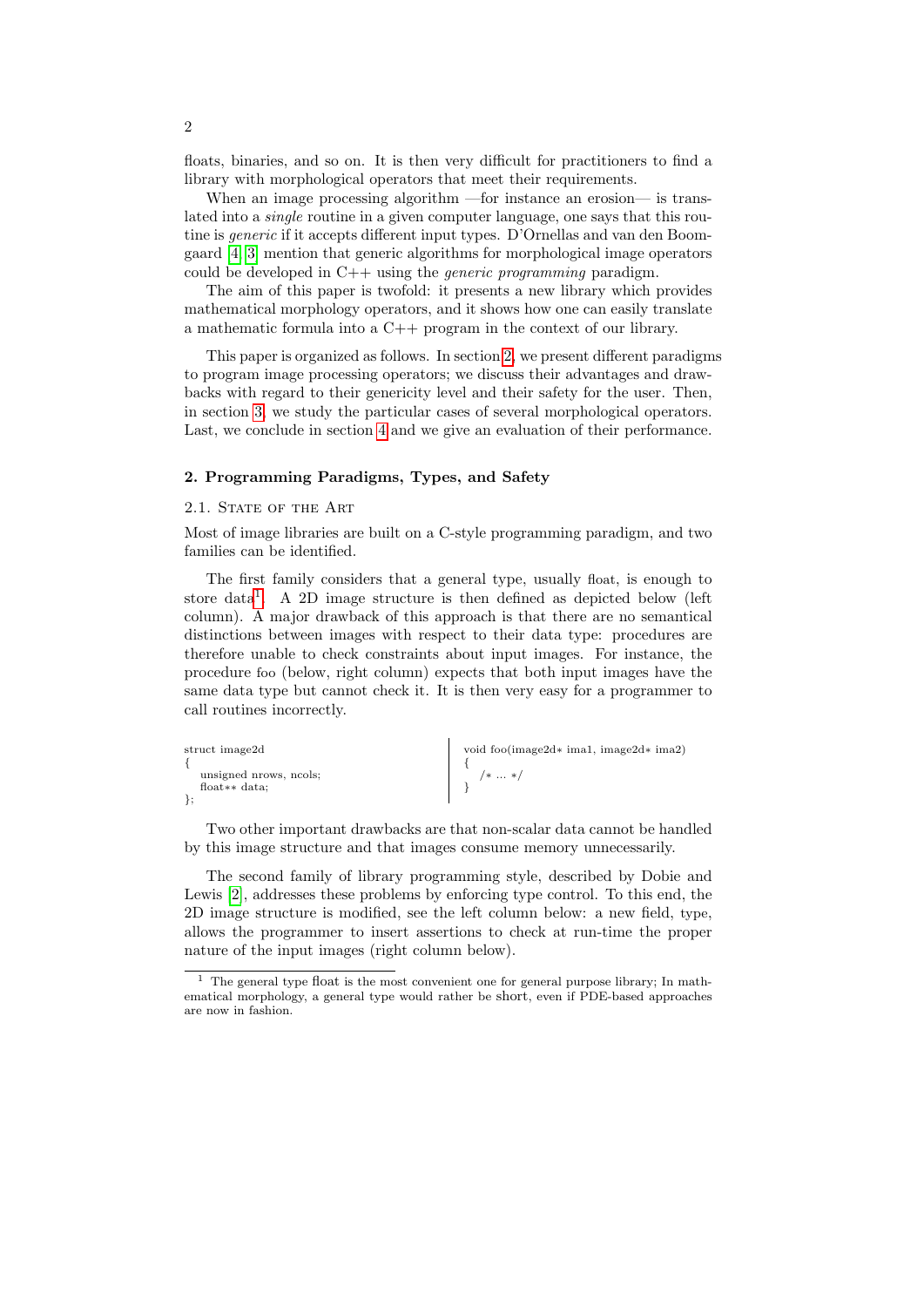```
typedef enum { INTU8, FLOAT } data t;
struct image2d
{
    unsigned nrows, ncols;
   data_t type;
    void∗∗ data;
};
                                                                     void foo(image2d∗ ima1, image2d∗ ima2)
                                                                      {
                                                                         assert(ima1−>type == ima2−>type);
                                                                         switch(ima1−>type) {
                                                                             case INTU8:
                                                                                  /∗ call sub−routine for INTU8 ∗/
                                                                                 \frac{1}{100} \frac{1}{100} \frac{1}{100}\frac{1}{100}\frac{1}{100}\frac{1}{100}\frac{1}{100}\frac{1}{100}\frac{1}{100}\frac{1}{100}\frac{1}{100}/∗ ... ∗/
                                                                         }
                                                                      }
```
Unfortunately, if safety is enforced for the library user, the library programmer has to write as many sub-routines as there are data types. For instance, the sub-routine foo INTU8 contains the code dedicated to unsigned 8 bit integers. Since writing many similar routines per algorithm is long and tedious, libraries usually handle only very few data types.

We have shown that genericity wrt data types can be handled either by the use of a general type (float) or in a tedious fashion by code replication (the different cases of switch). However, image structures are still not generic, since we can only handle 2D images. Some C libraries use macros (keyword #define) to emulate  $C_{++}$  templates. However, macros cannot handle all features that we enjoy with templates (e.g. stronger typing, recursivity, meta-programming).

### 2.2. C++ and Genericity

An interesting feature of the  $C++$  language [\[13\]](#page-9-2) is *genericity* using the template keyword. In the left column sample code below, image2d is a meta-structure parameterized by an unknown data type T and the procedure foo is similarly parameterized. Its input must share the same data type as made explicit by the procedure signature: this constraint is now checked at compile-time.

```
template <class T>
struct image2d
{
   unsigned nrows, ncols;
   T∗∗ data;
};
template<class T>
void foo(image2d<T>& ima1,
         image2d < T>& ima2)
{
  //...}
                                                     int main()
                                                     {
                                                       image2d<float> ima1, ima2;
                                                        //...
foo(ima1, ima2); // first call
                                                        image2d<int> ima3, ima4;
                                                        //...
foo(ima3, ima4); // second call
                                                     }
```
In the right column above, the client instantiates different kinds of image (ima1 contains floats whereas ima3 contains integers) and calls foo twice. At each call, the compiler automatically deduces the type T from the input types and creates a specialized version of the meta-procedure foo. In our example, T is set to float at the first call and a version of foo dedicated to process 2D floats images is generated. That means that the compiler creates specific subroutines, and therefore saves the programmer from performing this tedious task (see section [2.1\)](#page-1-2).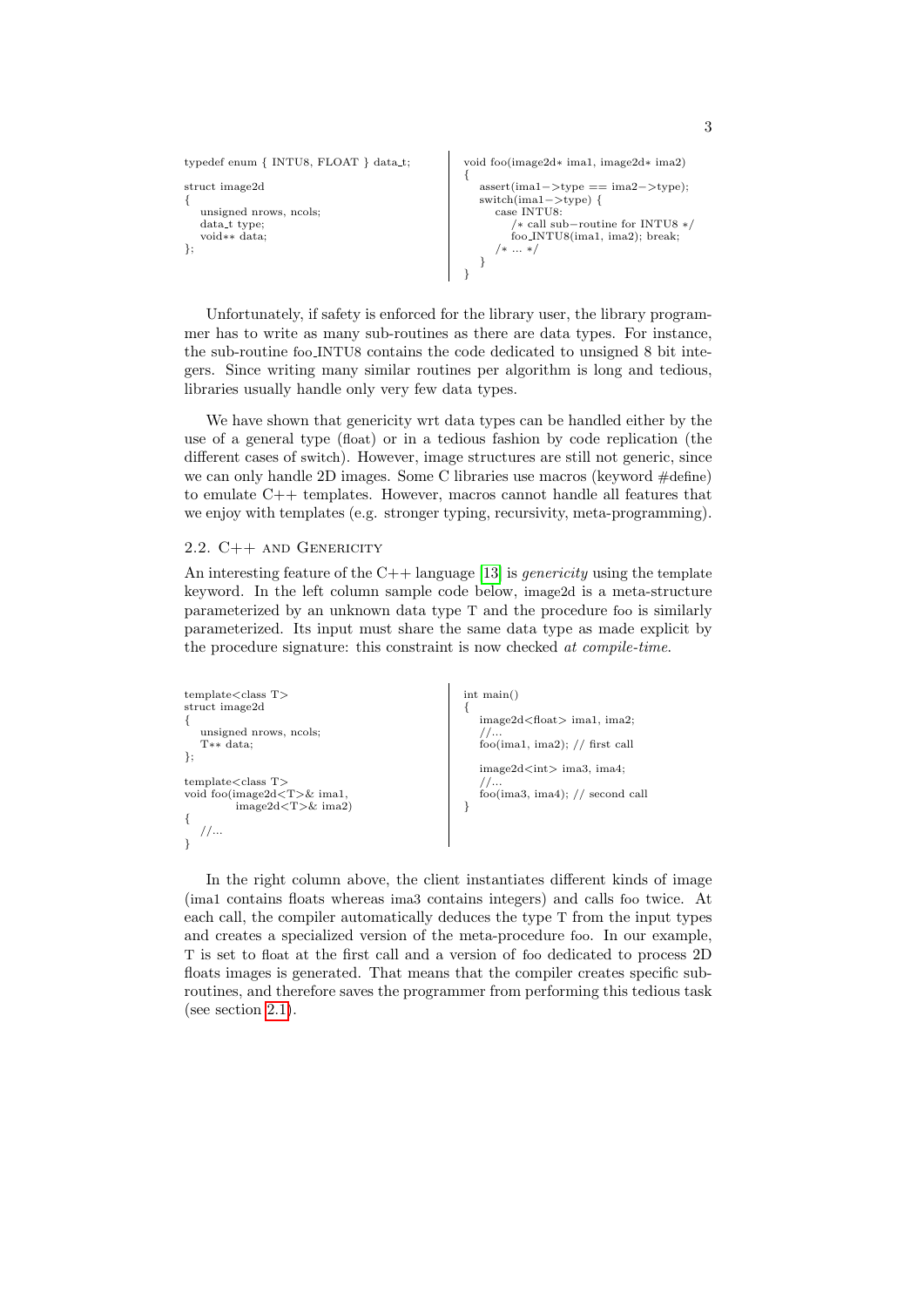# <span id="page-3-0"></span>2.3. Full Genericity and STL Style

Now we turn to full genericity as we want a procedure to accept different image types. The key idea is given by the style of the Standard Template Library (STL for short) now part of the  $C++$  Standard Library [\[13\]](#page-9-2): procedures should be parameterized by their input types. This paradigm is called *generic* programming by the object-oriented scientific computing community [\[11\]](#page-9-3).

For instance in order to browse the contents of images with different structures, obviously one cannot keep two loops when input is 2D or three when it is 3D. These image structure implementation details must be hidden. The solution that early appears in imaging software [\[9\]](#page-9-4) is the use of iterator objects. Consider the code below. A new procedure, bar, sets every pixel to 0. It is now parameterized by InputIter which represents an iterator type. The object p iterates from the first point of the targeted image to the last, these iteration boundaries being given by the methods begin() and end() of the image class. When bar is called, the particular procedure instantiated by the compiler uses an iterator i of type image2d iterator<float>; the single loop is thus able browse image with different structures.

```
template\ltclass T>struct image2d
{
  typedef image2d iterator<T> iterator;
   unsigned nrows, ncols;
   T∗∗ data;
   iterator begin();
   iterator end();
   1/...
};
                                                       template<class InputIter>
                                                        void bar(InputIter first, InputIter last)
                                                        {
                                                          for (InputIter i = \text{first}; i := \text{last}; ++i)
                                                             *i = 0;
                                                        }
                                                       int main()
                                                        {
                                                          image2d<float> ima;
                                                           //...
foo(ima.begin(), ima.end());
                                                        }
```
Finally, the procedure bar can accept various kind of input. It is fully generic, type-safe and, moreover, as fast as dedicated C. Indeed, the use of parameterization (templates) along with type deductions (typedefs) is handled by the compiler, that is, statically. In a classical object-oriented way of programming, lot of work is performed at run-time (e.g, method dispatch through a hierarchy) and the resulting programs are not as efficient as the one presented in this section. As far as we know, the only other image processing library based on this programming paradigm is VIGRA by Köthe [\[8\]](#page-9-5).

Please note that the contents of sections [2.1](#page-1-2) to [2.3](#page-3-0) is discussed in more detail in [\[5\]](#page-8-4), [\[4\]](#page-8-1), [\[3\]](#page-8-2), [\[6\]](#page-8-5) and [\[8\]](#page-9-5).

#### 2.4. Image Processing Style

We find the previous proposal unsatisfactory: programs should be closer to algorithm descriptions in mathematical language rather than in a computer scientist language. Our proposal is not to design a new language dedicated to image processing such as in [\[1\]](#page-8-6) but to provide tools that make easier programming for practitioners: we want something like:

4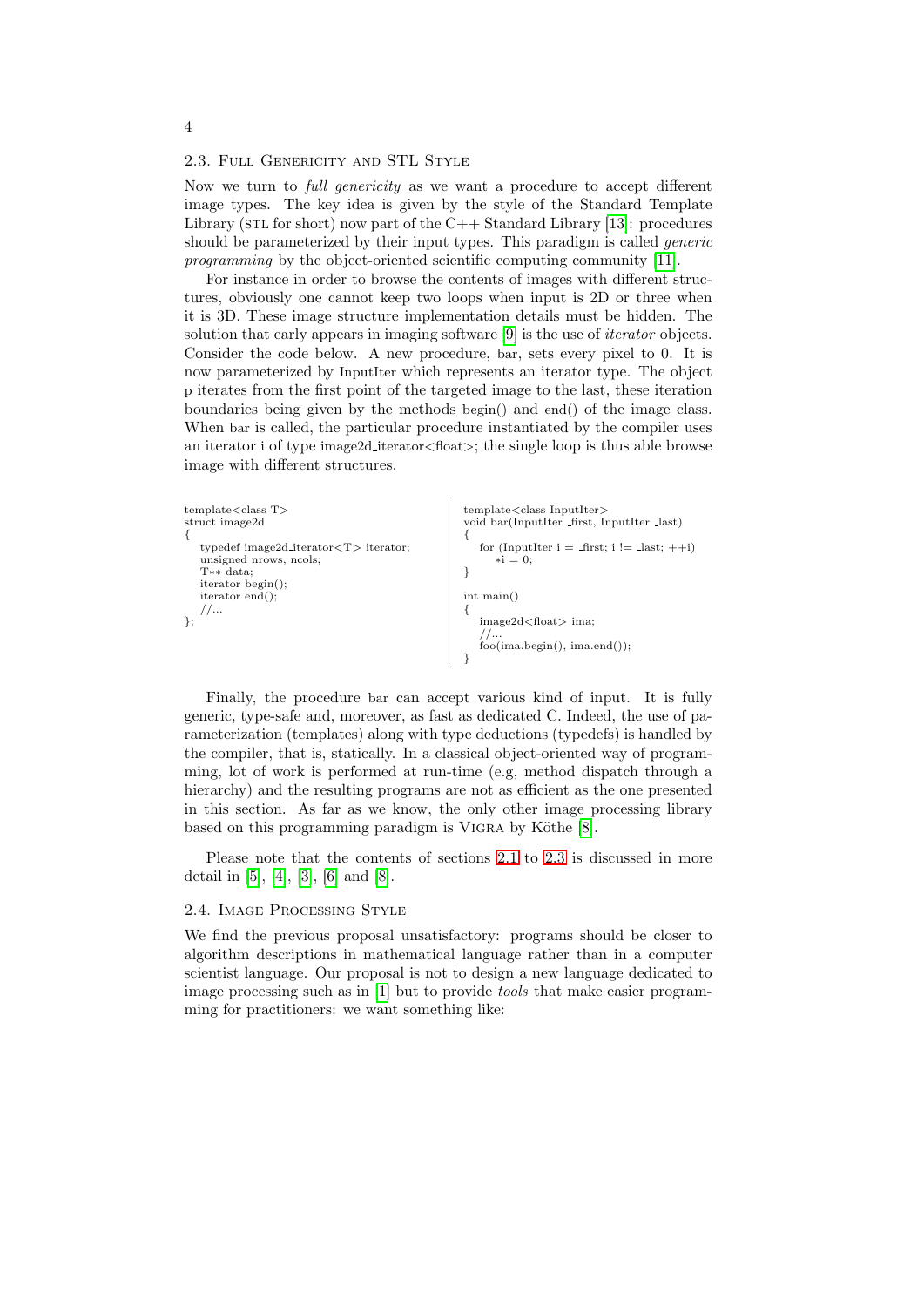```
template<class I>
void bar(image< I>& ima)
{
   Exact\_ref(I, ima);Iter(I) p(ima);for \text{all}(p) ima[p] = 0;\mathfrak{g}int main()
                                                           {
                                                              image2D<float> ima;
                                                              //...
bar(ima);
                                                           }
```
And that's indeed what we have in our library.

Please note that, for some mathematical morphology algorithms, there are few approaches to design them (parallel, in-place, based on priority queue and so on). Although we cannot provide a single version for all these flavors, we are still able to preserve the other levels of genericity.

# <span id="page-4-0"></span>3. Case Studies of Mathematical Morphology Operators

In this section, we study several morphological operators and we show that mathematical formulas and algorithms can easily be written using our tools<sup>[2](#page-4-1)</sup>. In particular, the watershed operator is described as suggested by d'Ornellas and van den Boomgaard [\[4\]](#page-8-1).

TABLE I

<span id="page-4-2"></span>: Some Simple Morphological Operators.

| Operator        | Formula                                                 | Code                                                               |
|-----------------|---------------------------------------------------------|--------------------------------------------------------------------|
| dilation        | $\forall x, \ [\delta_B(f)](x) = \max_{b \in B} f(x+b)$ | for $\text{all}(x) \text{ df}[x] = \max(f, x, B);$                 |
| closing         | $\phi_B(f) = \varepsilon_{\check{B}}[\delta_B(f)]$      | $erosion(dilation(f, B), -B);$                                     |
| black top-hat   | $BTH_B(f) = \phi_B(f) - f$                              | minus(closure(f, B), f);                                           |
| TH contrast op. | $\kappa^{TH} = Id + WTH_B - BTH_B$                      | $plus(f, minus(white-top_hat(f, B),$<br>$black\_top\_hat(f, B))$ ; |

# 3.1. Simple Operators

Table [I](#page-4-2) presents how four morphological operators are translated in C++ code.

Dilation. In our library, the body of the dilation procedure ( left column below) performs the following operations. Line 2 first defines the output image, fd, whose type is the procedure parameter I. To this aim, fd needs some structural information from the input image f (for instance, its size). At line 3, an iterator x is declared whose type is deduced from I. Then, the iteration is performed. To remain close to the mathematical formula, a particular function, max, is specialized according to the nature (type) of the structuring element. That is, whether B is flat or not, calling max does not run the same code.

<span id="page-4-1"></span><sup>&</sup>lt;sup>2</sup> In future versions, C++ operator overloading capabilities will be used in order to get a more natural way of expressing formulas. For instance, minus( $\text{closing}(f, B)$ , f) will be replaced by  $\text{closing}(f,B) - f$ .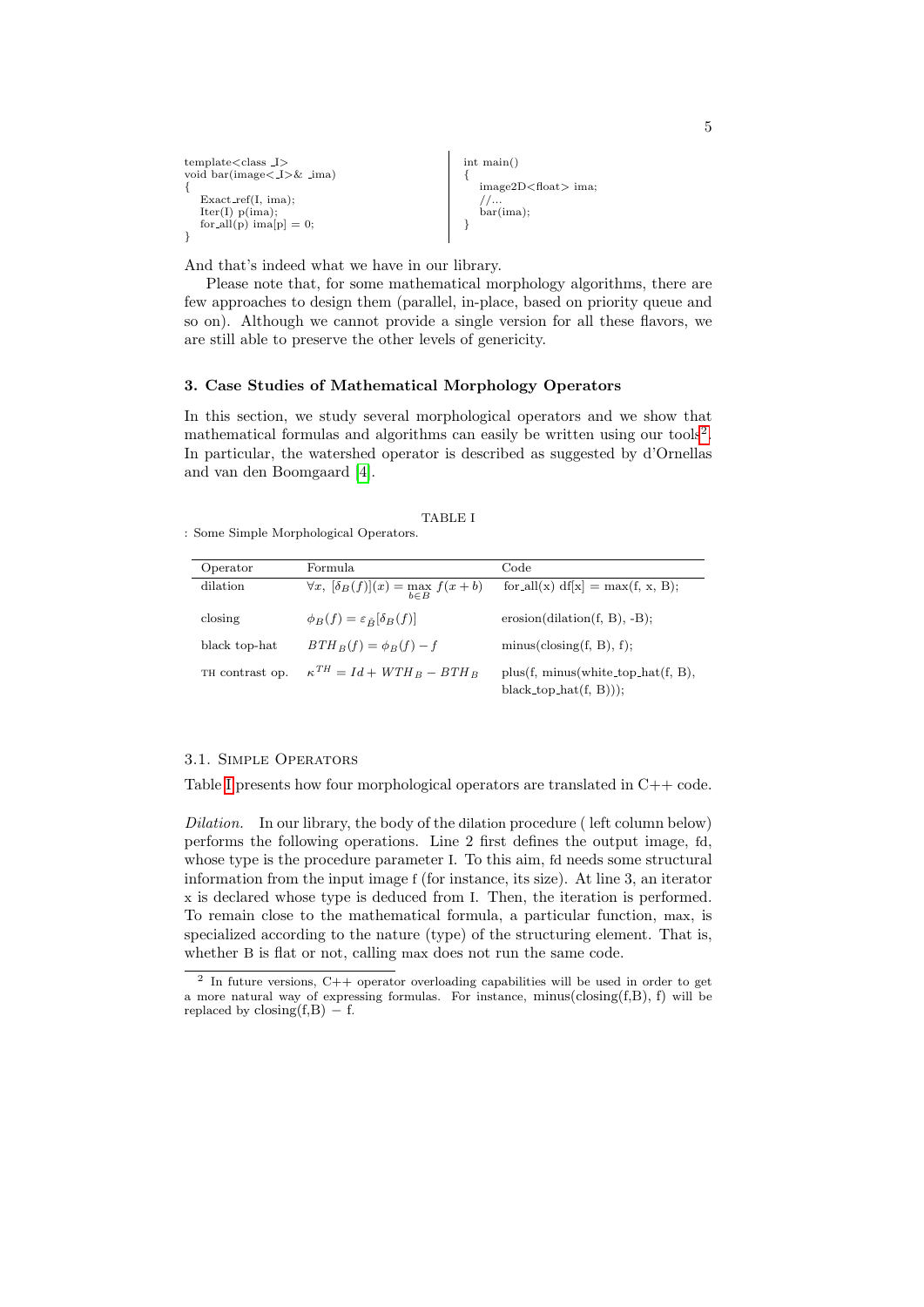| $\mathbf{1}$ | $border::adapt\_copy(f, B.delta());$<br>2 I $fd(f.info())$ ; | 8  | 7 $Iter(SE) b(B);$<br>$b =$ begin; |
|--------------|--------------------------------------------------------------|----|------------------------------------|
|              | $3 \text{Iter}(I) \text{ x(f.info)}$                         |    | 9 Value(f) val = $f[x + b]$ ;      |
|              | 4 for $all(x)$                                               |    | $10$ for all remaining(b)          |
|              | $f d[x] = max(f, x, B);$                                     |    | 11 if $\text{(val} < f[x + b])$    |
| 6            | return fd:                                                   | 12 | $val = f[x + b];$                  |
|              |                                                              |    | return val:                        |

6

The body of procedure max when B is a flat structuring element is presented in the right column above. Note that in order to keep this procedure generic, all implementation details are hidden. An important feature of our library is that we do not have to care too much about accessing data out of image support. For instance, in the case of 2D images,  $x+b$  (e.g., line 11) may fall outside the image support if x is near the image boundary. In order to save the programmer from writing extra code to test if x+b is valid, some image type, such as 2D image, have an outside border and we can assign values to these particular points. In the case of dilation, we call border::adapt copy (line 1) which first adapts the border size of the image to that of the structuring element and then copies values of the image inner boundary to the border<sup>[3](#page-5-0)</sup>. Finally, dilating induces no side effect. Image processing routines relying on masks, windows, neighborhoods or structuring elements, are simpler to implement.

Closing. In our library, we do not want to annoy the user with memory management of the data structures such as images or graphs. In the case of the closing operator, a temporary image is first created resulting from a dilation process, and then, erosion is applied to obtain the final result. In classical libraries, the programmer should delete the temporary image to recover its memory. There is a risk of forgetting this deletion and to get some memory leaks at run-time. Another immediate consequence is that operators cannot be chained such as in:

 $erosion(dilation(f, B), -B)$ 

because no variable holds the temporary image which thus is responsible for a memory loss.

For user convenience, we have implemented a transparent memory management: when a data structure is no longer referenced, it is automatically destroyed. Combining operators is thus made as simple as possible.

Top-Hat Contrast Operator. A lot of morphological operators rely on arithmetics, and usually, image processing libraries use *built-in* types —that is, types provided by the programming language— to express the nature of data. A resulting well-known problem is value overflow. In the sample line below positive values are encoded on 8 bit, ranging from 0 to 255:

unsigned char  $i = 255$ ,  $j = 1$ ,  $k = (i + j) / 2$ ;

<span id="page-5-0"></span><sup>&</sup>lt;sup>3</sup> In the case of the input image being a graph, since the notion of border does not exist, calling border::adapt copy is still valid but does not execute any code. Another approach is to set the border to  $-\infty$  (  $+\infty$ ) in the case of dilation (erosion).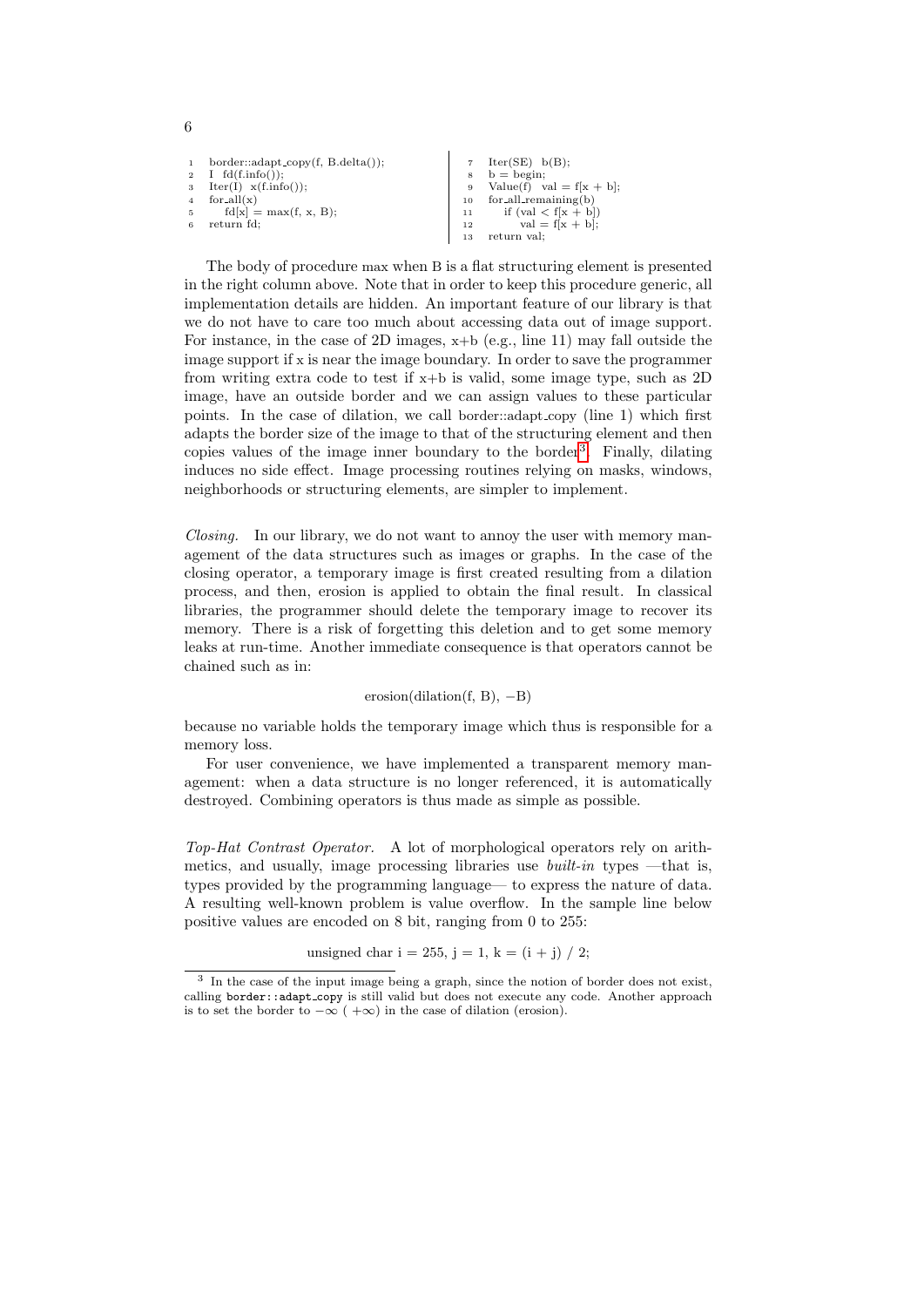we finally have k set to 0. In the case of non-flat structuring elements and in the case of morphological operators involving arithmetics, e.g., the top-hat contrast operators, the programmer should not deal with from these problems. To this end, we have defined our own data types and the corresponding safe arithmetics. For instance, in the line above, one should use int u8 instead of unsigned char and the compiler raises en error at at compile-time because the type of expression  $(i + j) / 2$  is now int u9 and because the assignment from this type towards the "smaller" type int u8 is forbidden.

We also have equipped our library with conversion routines that can be used either as stand-alone functions or as first argument of other routines. In the sample code below, the user does not need to know the data type of the image returned by the contrast operator; she can guarantee that, at the very end, every pixel value falls between 0 and 255. So, she benefits simultaneously from safe arithmetics and convenient data type manipulations.

Last, the notion of scoping, whose correctness is verified by the compiler, ensures the programmer that she uses as little memory as possible; at the end of the main scope, only lena lies in memory.



#### 3.2. Watershed

Mathematical morphology operators, such as the watershed, are often more complicated than those already discussed. In [\[4\]](#page-8-1), d'Ornellas and van den Boomgaard argue that a generic implementation of the watershed is possible based on a wave-front propagation; they give the algorithm canvas that we recall in the left column below. Our library provides a generic implementation of this algorithm, that is, a function which works on various structures  $(n-D)$  im-ages, graphs, etc.) containing data of various types<sup>[4](#page-6-0)</sup>. The corresponding code excerpts from our library are given in the right column below.

<span id="page-6-0"></span> $^4\,$  The queue-based priority algorithm presented here is of course optimal for discrete data types. However, the user can alsa call it when data are floating values.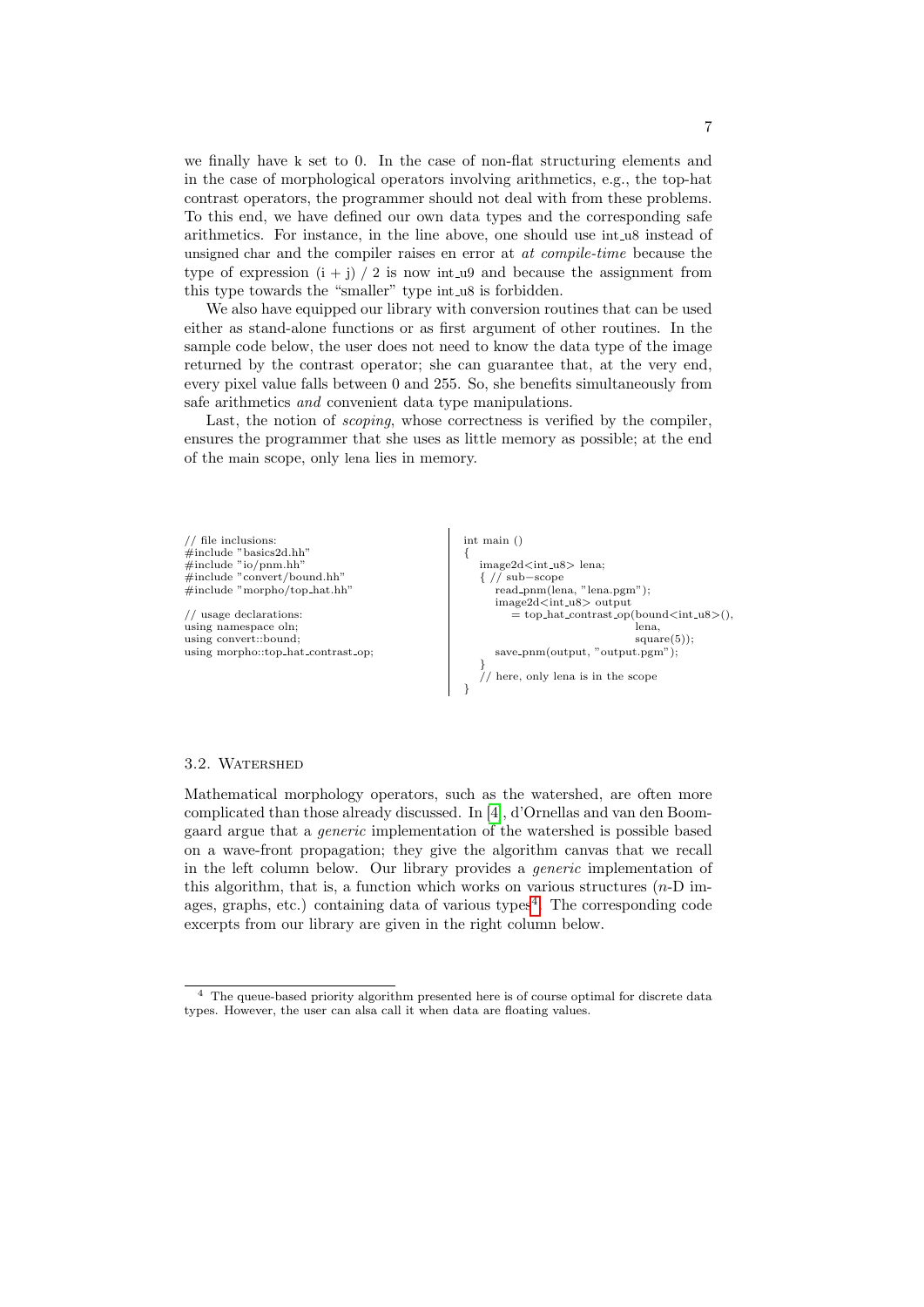```
Initialization Step:
PQ q;
For (every p in domain D){
     If (M(p) := 0 and (exist (p)) in N_G(p):<br>M(p) = 0))
          q.\text{enq}(p, f(p));Data Driven Propagation Step:
\textbf{While}(\text{!(q.empty)})){
    q.deq();
     For(every(pt) in (N_G(p) \cap D))
          If (M(p)) == 0)If (exists (p\prime\prime) in N_G(p\prime) :<br>
M(p\prime\prime) := M(p))
                    M(p) = \text{WSHED};else {
                    M(p) = M(p);q.enq(p, f(p))}
}
                                                                  // Initialization Step:
                                                                \overleftrightarrow{P}Q q;\text{Iter}(\hat{I2}) \text{ p(M)}for<sub>-all</sub>(p)if (M[p] := 0 \&& \text{ exist\_eq}(M, p, Ng, 0))q.push(queue_elt(p, f[p]);
                                                                // Data Driven Propagation Step:
                                                                while (lq.empty()}
                                                                    Point(I1) p = q \text{top}().first; q.pop();
                                                                    Neighb(N) p prime(Ng, p);
for all neigh (p prime) if (M.hold(p prime))
                                                                       if (M[p-prime] == 0)if (exists neq(M, p prime, Ng, M[p]))
                                                                               M[p\text{-prime}] = \text{WSHED}else {
                                                                                  M[p\_prime] = M[p];q.push(queue-elt(p-prime, f[p-prime]));
                                                                            }
                                                                }
```
Note that we also succeeded in providing tools making "sophisticated" morphological algorithms implementation easy.

# <span id="page-7-0"></span>4. Conclusion

8

In this article, we have shown that computer programs can achieve both *gener*icity and user-friendliness. Based on the conclusions of d'Ornellas and van den Boomgaard [\[4\]](#page-8-1), we have proposed solutions —some of them being described here and we have built an appropriate framework of object-oriented tools: Olena. Olena is a library dedicated to image processing practitioners, and in particular, to mathematical morphology users. The sources of Olena are freely available on the Internet at the address:

# http://www.lrde.epita.fr/olena

Last, getting all the benefits described in this article has not compromised efficiency. Table [II](#page-8-7) gives processing time for some morphological operators. These algorithms were tested on the classical gray-level  $256 \times 256$  image LENA with a 1 Ghz personal computer running GNU/LINUX; the code was compiled using the GNU  $C++$  compiler with all optimizations enabled. The column "regular" refers to operators being implemented in a classical way; equivalent "fast" versions of morphological operators, based on [\[14\]](#page-9-6), are also available in OLENA. We are aware of the optimal  $11 \times 11$  dilation which uses a decomposition of two dilations by straight lines. The algorithm is  $O(1)$  with line dilation approaches such as van Herck's [\[15\]](#page-9-7). But we do not use it because this is only a text-book study to evaluate and compare execution times. Finally, table [III](#page-8-8) presents major functionalities in Olena.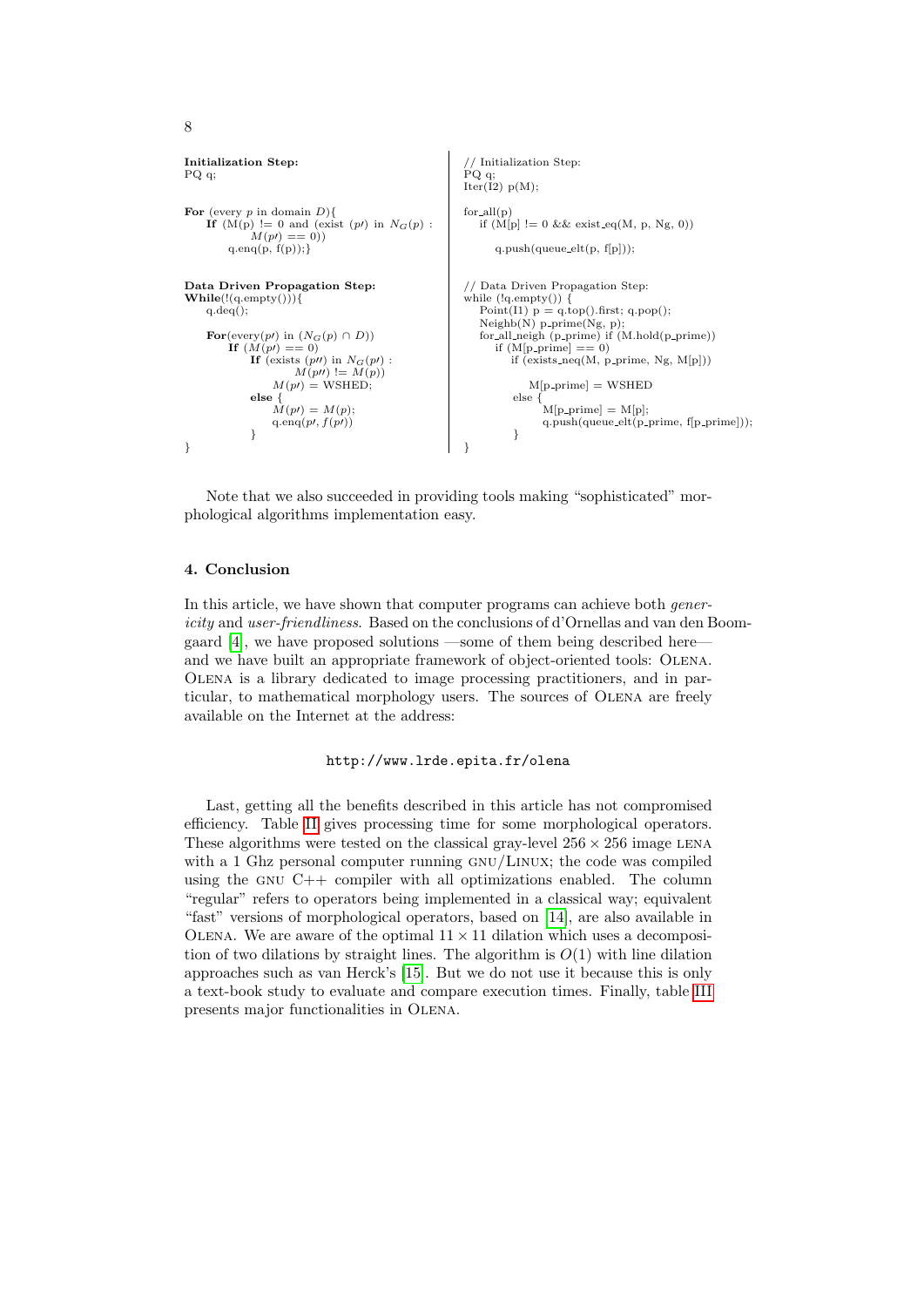TABLE II

<span id="page-8-7"></span>: Performance Evaluation (time in seconds).

| Algorithms           | Structural Elt.       | Regular | Fast |
|----------------------|-----------------------|---------|------|
| Dilation             | $3 \times 3$ Square   | 0.04    | 0.05 |
| Dilation             | $11 \times 11$ Square | 0.46    | 0.12 |
| Dilation             | Disk of radius 6      | 0.44    | 0.13 |
| $\frac{1}{2}$        | Disk of radius 6      | 0.85    | 0.31 |
| Top-Hat Contrast Op. | Disk of radius 6      | 1,74    | 0.62 |
| Watershed            | 4-Connectivity        | 0.17    |      |

# TABLE III

Dilation / Erosion Closing / Opening White Top Hat / Black Top Hat / Top Hat Contrast Operator Hit-or-Miss Hit-or-Miss Opening Foreground / Background Hit-or-Miss Closing Foreground / Background Beucher / Internal / External Gradient Geodesic Dilation / Erosion Geodesic Reconstruction by Dilation / Erosion (simple, sequential, hybrid) Minima Imposition Regional Minima Watershed Minima / Maxima Killer

#### References

<span id="page-8-8"></span>: Functionalities.

- <span id="page-8-6"></span>1. R. Cecchini and A. Del Bimbo. A programming environement for imaging applications. Pattern Recognition Letters, 14:817–824, October 1993.
- <span id="page-8-3"></span>2. M. Dobie and P. Lewis. Data structures for image processing in C. Pattern Recognition Letters, 12(8):457–466, 1991.
- <span id="page-8-2"></span>3. M. C. d'Ornellas. Algorithmic Patterns for Morphological Image Processing. PhD thesis, University of Amsterdam, 2001.
- <span id="page-8-1"></span>4. M. C. d'Ornellas and R. van den Boomgaard. Generic algorithms for morphological image operators — a case study using watersheds. In H. Heijmans and J. Roerdink, editors, Mathematical Morphology and its Applications to Image and Signal Processing, pages 323–330, 1998.
- <span id="page-8-4"></span>5. A. Fabri, G.-J. Giezeman, L. Kettner, S. Schirra, and S. Schönherr. On the design of CGAL, the computational geometry algorithms library. Technical Report 3407, INRIA, April 1998.
- <span id="page-8-5"></span>6. T. Géraud, Y. Fabre, A. Duret-Lutz, D. Papadopoulos-Orfanos, and J.-F. Mangin. Obtaining genericity for image processing and pattern recognition algorithms. In Proceedings of the 15th International Conference on Pattern Recognition, volume 4, pages 816–819. IEEE Computer Society, September 2000.
- <span id="page-8-0"></span>7. U. Köthe. Reusable implementations are necessary to characterize and compare vi-